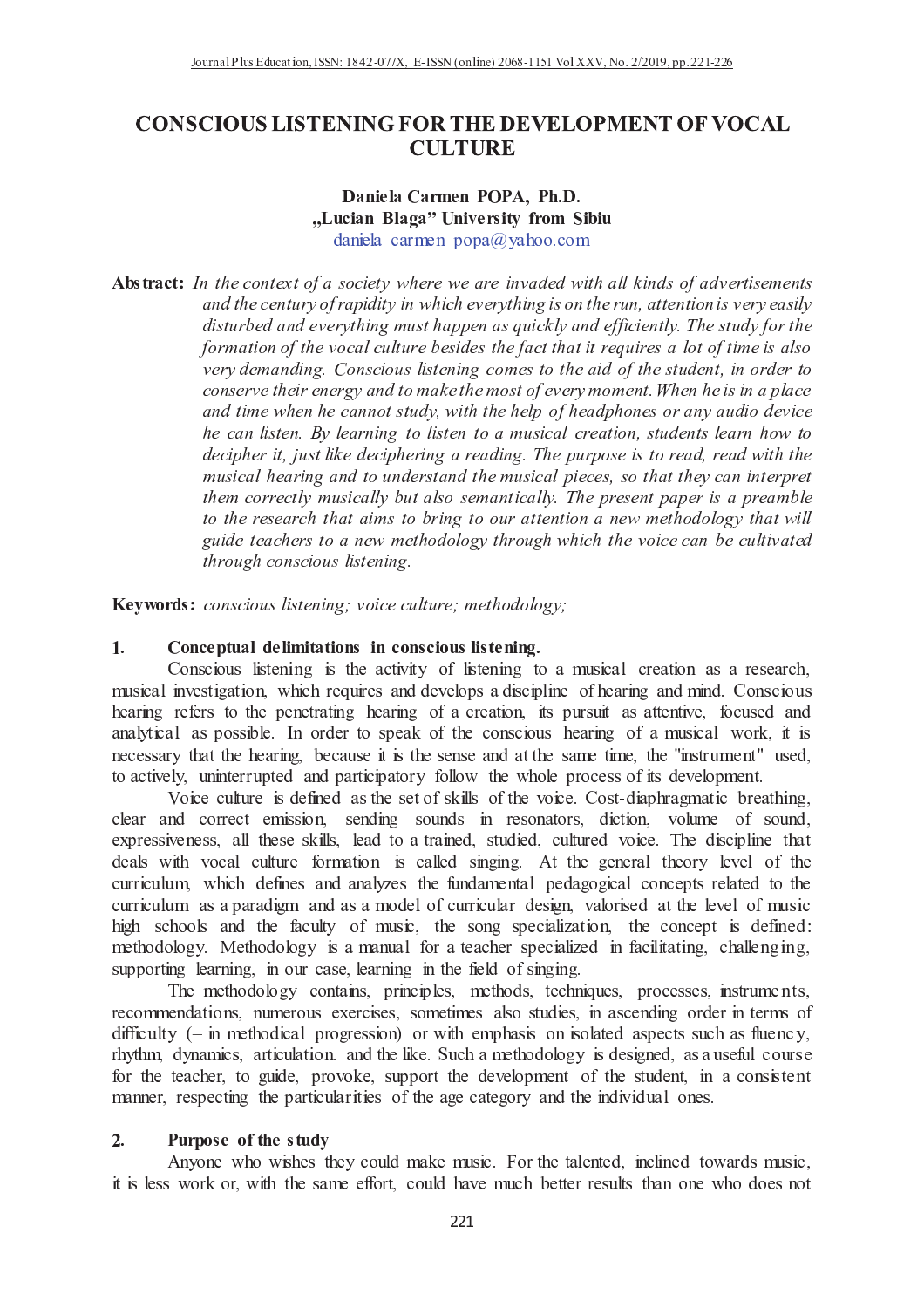have musical skills. There are both hearing cultivation exercises and voice cultivation exercises. Even one of the voice cultivation exercises is based on hearing - listening.

The aim and purpose of this research is to develop a methodology for forming the vocal culture by using it as a support for conscious listening.

### $3<sub>1</sub>$ Methodological framework

The research objectives are:

O1. - realization of an individual profile of the subjects, regarding listening and vocal culture:

· vocal factors: correct breathing, support, phrasing, correct emission, ambitus, diction, expressiveness.

• Hearing factors

· attitudinal factors: message transmission, artistic emotions, motivation, joy to sing, initiative; O2. - establishing a diagnosis regarding the individual needs for the formation of the vocal culture:

O3. - personalized intervention, at the level of conscious listening;

O4. - monitoring the changes produced, at the level of vocal culture, for each subject;

O5. - interpretation of results;

 $O6$ . - implementation of the methodology.

The first objective, will be achieved in the pre-experimental stage, using as an instrument the profile of the individual profile of the student.

With the help of the student's individual profile sheet, the teacher will describe the vocal characteristics: correct breathing, support, phrasing, correct emission, ambitus, diction, expressiveness, auditory and attitudinal characteristics: message transmission, artistic emotions, motivation, joy to sing, initiative, specific to each student, which represents the characterization of each student, the potential, the dispositions that each has, as a basis for the development of the vocal culture. Starting from this profile, the students, together with the teacher, can set development goals, focused on those areas that do not favor or impede progress.

The second objective, to establish a diagnosis regarding the individual needs for the formation of the vocal culture will be made using the Systematic observation grid, in the initial evaluation stage. The grid will be designed based on the specific competences provided in the program for the vocal initiation discipline, the 9th grade, the Music specialization, the Theoretical section. It will be used by both teacher and student. The third objective, the personalized intervention, at the level of conscious listening, will be achieved by the teacher, throughout the entire school year through individualized activities, according to the needs, particularities, objectives and evolution of each subject. The fourth objective, the monitoring of the changes produced, at the level of the vocal culture, will be achieved during the whole school year, through successive assessments, at least four times in a semester or whenever the teacher observes a change in the student's behavior. The grid will use the information obtained through observation / evaluation and self-observation / self-observation.

Objective five, the interpretation of the results will be achieved by corroborating the information obtained from the Systematic observation grid with the results obtained by administering the initial and final questionnaires.

The sixth, it will be realized by capitalizing on the results, the materials, the working tools obtained and realized during the whole research and will consist in the methodology, which values the conscious listening in support of the development of the vocal culture.

## **Research hypothesis**

The research hypothesis, considered as an assertion with prognostic value, predicts that frequently exposed to conscious listening situations, subjects, students of music high schools, will gain more efficiency in the formation of vocal culture.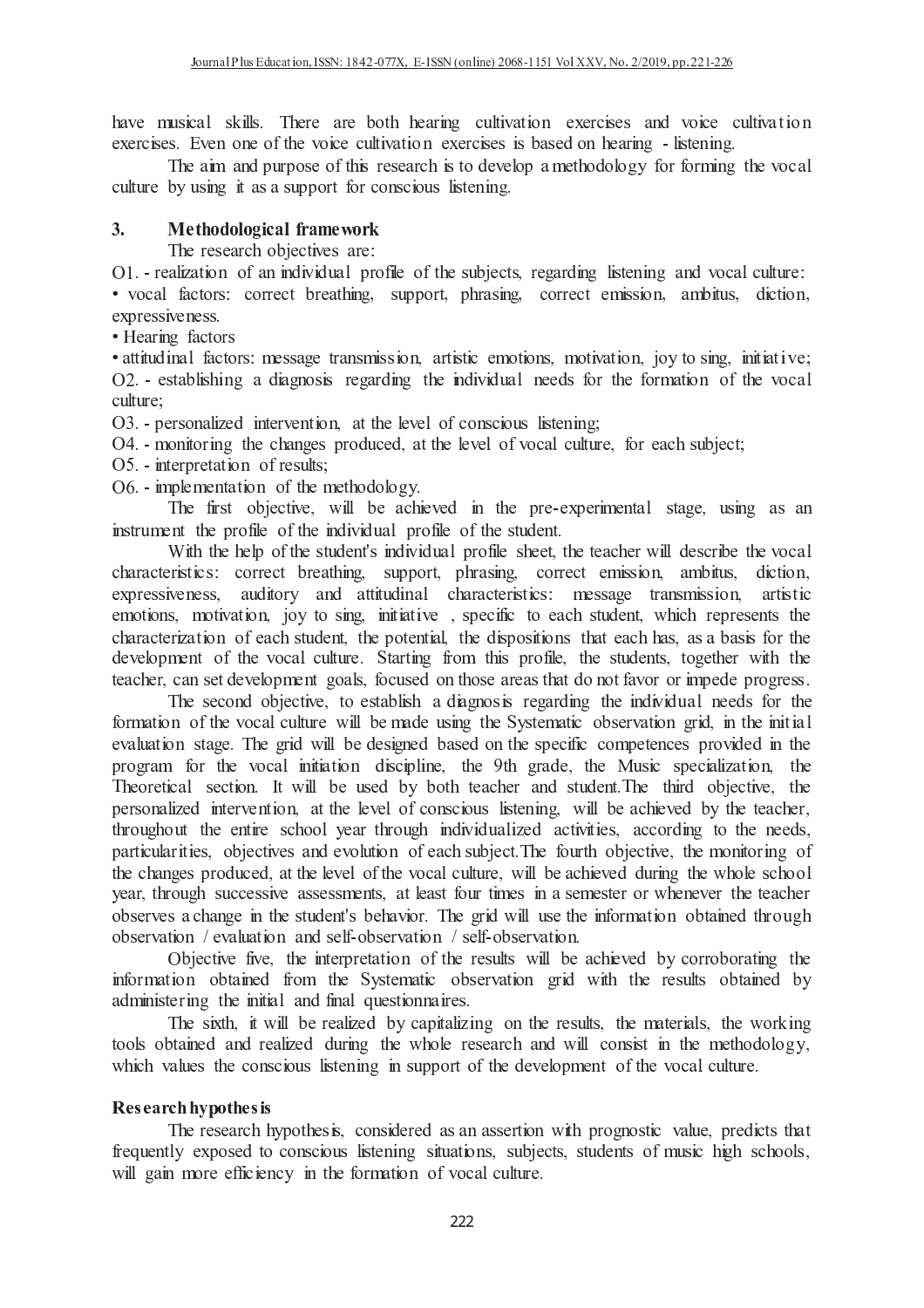$\Sigma_{22}$  and the second relaxation the composale of the trainings experiment since to result, the do llo vyzaa os coo o o sadosay v lav wa o dia o o o o

Utra otheoria - 1 : Collorezia o theo accrete - Correl in the name organization to other or it is presented siansi layaasaan noqotaa qaaraa lagiigaasaan silaa yan oo loogiigaan yyali lag saan do saanaa nubunaassa hora qaaraassa 9 <sup>2</sup> <sup>5</sup> <sup>A</sup> = N <sup>5</sup> <sup>A</sup> <sup>C</sup> <sup>2</sup> <sup>D</sup> <sup>4</sup> <sup>6</sup> <sup>5</sup> @ <sup>5</sup> : <sup>4</sup> <sup>4</sup> <sup>C</sup> <sup>2</sup> <sup>5</sup> <sup>D</sup> <sup>2</sup> <sup>5</sup> <sup>A</sup> <sup>D</sup> <sup>2</sup> <sup>7</sup> <sup>4</sup> <sup>5</sup> <sup>2</sup> <sup>2</sup> <sup>D</sup> <sup>5</sup> <sup>A</sup> <sup>2</sup> <sup>6</sup> <sup>4</sup> @ <sup>6</sup> <sup>C</sup> @ <sup>5</sup> <sup>C</sup> <sup>3</sup> 6 <sup>4</sup> <sup>7</sup> <sup>4</sup> <sup>U</sup> <sup>5</sup> <sup>A</sup> <sup>4</sup> <sup>6</sup> <sup>5</sup> <sup>5</sup> <sup>9</sup> <sup>7</sup> <sup>2</sup> <sup>D</sup> <sup>D</sup> <sup>6</sup> <sup>5</sup> <sup>4</sup> <sup>B</sup> <sup>4</sup> <sup>9</sup> <sup>5</sup> <sup>2</sup> <sup>2</sup> ? <sup>5</sup> <sup>4</sup> <sup>5</sup> <sup>A</sup> @ <sup>4</sup> : <sup>C</sup> @ <sup>5</sup> ;

 $\frac{1}{2}$  The subscript  $\frac{1}{2}$  ,  $\frac{1}{2}$  by  $\frac{1}{2}$  and  $\frac{1}{2}$  for  $\frac{1}{2}$  for  $\frac{1}{2}$   $\frac{1}{2}$   $\frac{1}{2}$   $\frac{1}{2}$   $\frac{1}{2}$   $\frac{1}{2}$   $\frac{1}{2}$   $\frac{1}{2}$   $\frac{1}{2}$   $\frac{1}{2}$   $\frac{1}{2}$   $\frac{1}{2}$   $\frac{1}{2}$  2 ? <sup>5</sup> <sup>4</sup> <sup>5</sup> <sup>A</sup> @ <sup>4</sup> : <sup>C</sup> @ <sup>5</sup> <sup>3</sup> <sup>5</sup> <sup>A</sup> ? <sup>6</sup> <sup>2</sup> <sup>7</sup> : <sup>7</sup> <sup>2</sup> <sup>5</sup> <sup>4</sup> <sup>5</sup> : <sup>D</sup> <sup>4</sup> <sup>6</sup> <sup>5</sup> <sup>2</sup> <sup>4</sup> <sup>B</sup> <sup>B</sup> <sup>C</sup> <sup>6</sup> <sup>4</sup> <sup>5</sup> <sup>2</sup> <sup>4</sup> @ <sup>2</sup> :

 $\Lambda$  *lamin* lake a gain damixed from visual in a leve other can

The index sudent regulate is found in conseious listening

The denominant remiglie 1 is the inmegation consciered listening on the derrolamment of <sup>2</sup> <sup>6</sup> <sup>4</sup> @ <sup>6</sup> <sup>C</sup> @ <sup>5</sup> <sup>C</sup>

The dependent regulate  $\Omega$  consists in increasing the motivation for the study

The dependent republic  $\ell$  consists in increasing the motivation for loaning

 2 <sup>6</sup> <sup>2</sup> <sup>C</sup> @ <sup>5</sup> : <sup>K</sup> @ @ <sup>2</sup> <sup>7</sup> <sup>2</sup> <sup>5</sup> <sup>5</sup> <sup>A</sup> <sup>B</sup> @ <sup>2</sup> <sup>7</sup> <sup>5</sup> <sup>2</sup> <sup>D</sup> <sup>2</sup> <sup>6</sup> <sup>4</sup> @ <sup>6</sup> <sup>C</sup> @ <sup>5</sup> <sup>C</sup> <sup>3</sup> <sup>K</sup> <sup>A</sup> <sup>6</sup> <sup>A</sup> <sup>K</sup> @ @ <sup>6</sup> <sup>4</sup> siao saacabartoobacaa dagaalkina gabrahee oo o sacorrik cab biao godagadoodaacaa gacaacaacaa ilaa grooccoo bia <sup>2</sup> : <sup>O</sup> <sup>C</sup> <sup>6</sup> <sup>6</sup> <sup>3</sup> <sup>5</sup> <sup>A</sup> <sup>2</sup> : <sup>5</sup> <sup>A</sup> <sup>5</sup> <sup>C</sup> <sup>B</sup> <sup>9</sup> <sup>3</sup> <sup>K</sup> @ @ <sup>6</sup> <sup>4</sup> <sup>5</sup> <sup>A</sup> <sup>7</sup> <sup>2</sup> <sup>5</sup> <sup>4</sup> <sup>5</sup> <sup>2</sup> <sup>D</sup> <sup>2</sup> <sup>6</sup> <sup>A</sup> <sup>2</sup> <sup>2</sup> @ @ <sup>4</sup> :

r sa filan an Iomraidhean an filan seoladacha a thosaich in Italia seo cleatan filan seolathaceae lasta ia chran siao wadowadowa dowa zowolało owad siao dowadowa zowolało wozolacło owod owad goodzionale io zzystuła. 6 <sup>2</sup> <sup>B</sup> <sup>B</sup> <sup>3</sup> ? : <sup>D</sup> <sup>2</sup> <sup>C</sup> <sup>B</sup> <sup>5</sup> <sup>A</sup> <sup>2</sup> <sup>4</sup> @ <sup>5</sup> <sup>9</sup> <sup>5</sup> <sup>C</sup> <sup>6</sup> <sup>5</sup> <sup>C</sup> <sup>2</sup> <sup>D</sup> <sup>5</sup> <sup>A</sup> <sup>5</sup> <sup>4</sup> <sup>6</sup> <sup>A</sup> <sup>4</sup> <sup>B</sup> <sup>5</sup> <sup>C</sup> <sup>B</sup> <sup>5</sup> <sup>5</sup> <sup>A</sup>  $\frac{1}{2}$   $\frac{1}{2}$   $\frac{1}{2}$   $\frac{1}{2}$   $\frac{1}{2}$   $\frac{1}{2}$   $\frac{1}{2}$   $\frac{1}{2}$   $\frac{1}{2}$   $\frac{1}{2}$   $\frac{1}{2}$   $\frac{1}{2}$   $\frac{1}{2}$   $\frac{1}{2}$   $\frac{1}{2}$   $\frac{1}{2}$   $\frac{1}{2}$   $\frac{1}{2}$   $\frac{1}{2}$   $\frac{1}{2}$   $\frac{1}{2}$   $\frac{1}{2}$ 

 $\Gamma$  be a wrand weaked anough mede up of  $\epsilon$  atudents. from the Ant Hole Ocheol close. from Olein the Music specialization, the Conte section and 10 students from the  $\Gamma_0$  sultry of Letters on A ato the Theodor cootion who hove discipline to sol initiation

a saconico de vezo santosa di fro zenos olaceanzonicosa, osad ciolat olaceanzoniscus, ssexeoniscustuosa arra assessor as a gan africar

The teels used in percent for conducting investigations will her Centereati z la cientro de cientro la cientro de cientro de cientro la ciencia de cientro la secolulo, cientro de cientro de cientro de cientro

The initial current question and les used to quelives the docuse of difficulty, we wakes did the students with informace to the contribution counted out divisor the Valgo Luitation because

The final experimentation and leaves of the quality that impect of consolarity listening a <sup>2</sup> <sup>6</sup> <sup>4</sup> @ <sup>6</sup> <sup>C</sup> @ <sup>5</sup> <sup>C</sup>

 @ @ <sup>5</sup> <sup>A</sup> <sup>5</sup> <sup>C</sup> <sup>7</sup> <sup>5</sup> <sup>6</sup> <sup>4</sup> <sup>5</sup> <sup>A</sup> ? <sup>C</sup> <sup>B</sup> ? <sup>9</sup> <sup>5</sup> <sup>4</sup> <sup>6</sup> <sup>A</sup> <sup>3</sup> <sup>K</sup> <sup>5</sup> <sup>A</sup> <sup>5</sup> <sup>A</sup> <sup>4</sup> <sup>2</sup> <sup>4</sup> <sup>6</sup> <sup>A</sup> <sup>2</sup> <sup>D</sup> <sup>5</sup> <sup>A</sup> <sup>K</sup> 7 <sup>5</sup> <sup>A</sup> <sup>2</sup> <sup>B</sup> <sup>2</sup> @ <sup>2</sup> : <sup>9</sup>

#### $\overline{\phantom{a}}$  $\blacksquare$  where  $\blacksquare$

The received will be comind out dyning the 0010 0000 select year with the following  $\sim$   $\sim$   $\sim$   $\sim$   $\sim$ 

*<sup>6</sup> Drăgan, I., Nicola, I., 1995, Psycho-pedagogical research, Tipomur Publishing House, Târgu Mureş*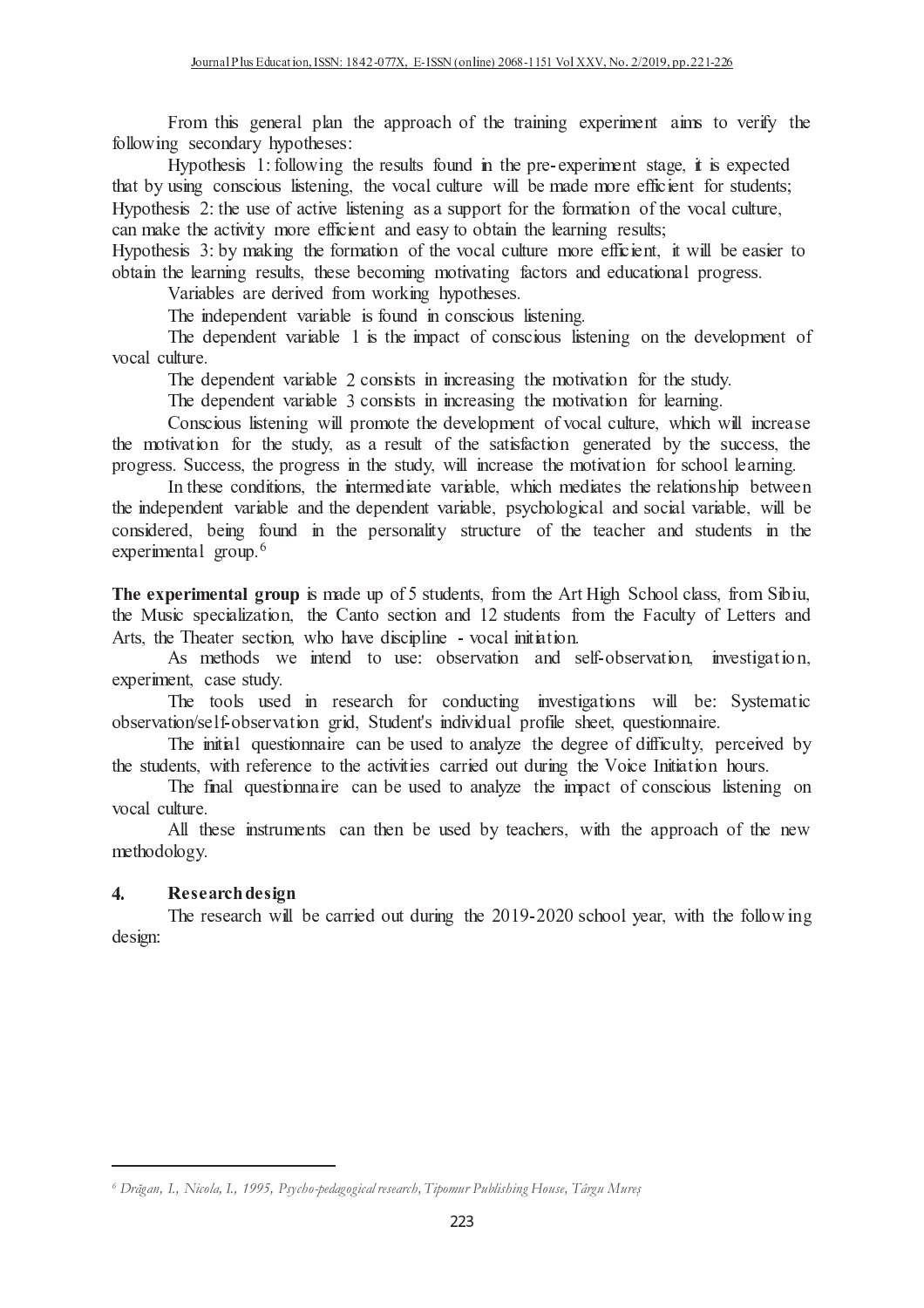

Fig. 1 Research scheme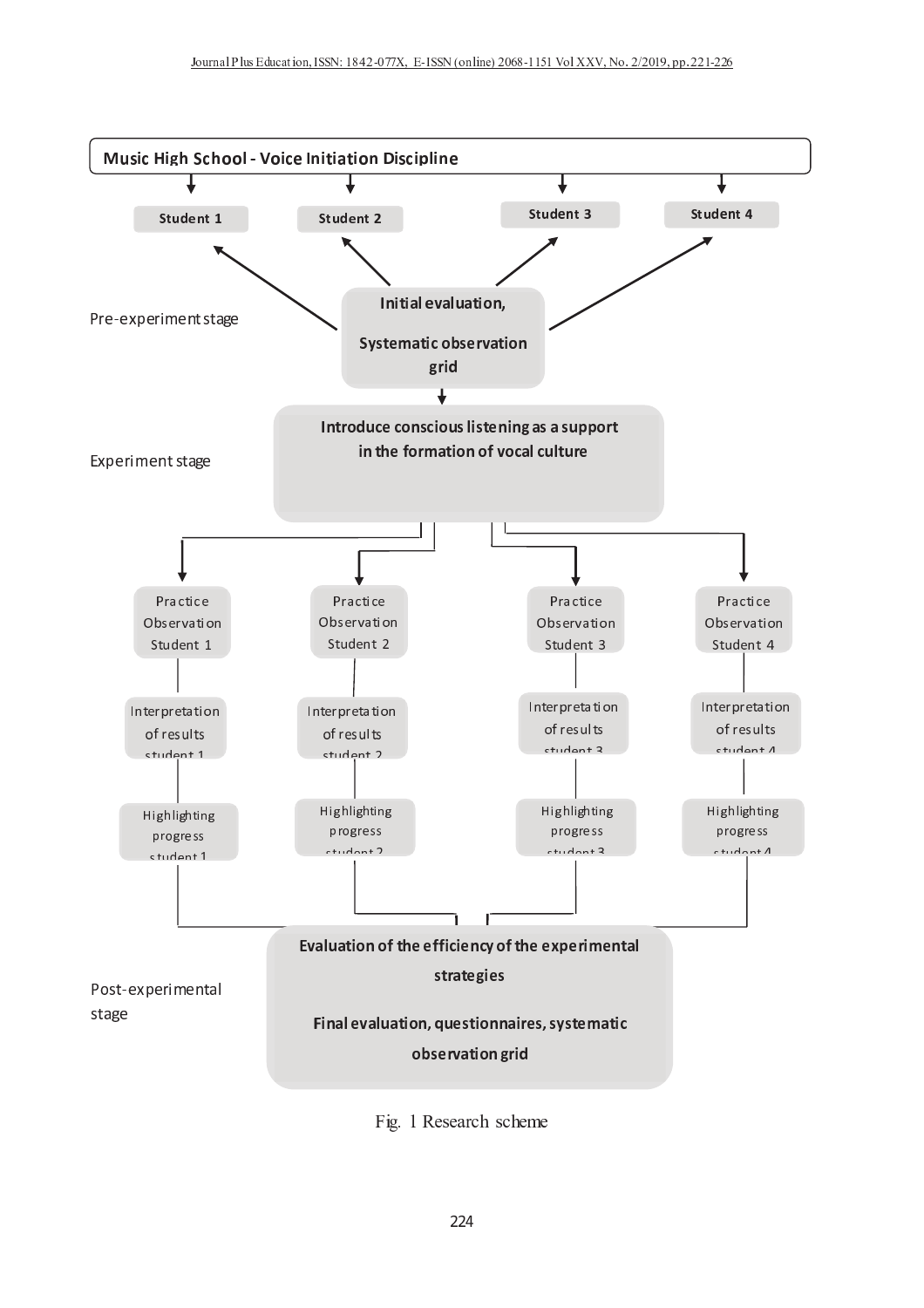### 5. **Results**

@ <sup>A</sup> <sup>B</sup> <sup>C</sup> <sup>D</sup> <sup>E</sup> <sup>B</sup> <sup>F</sup> <sup>G</sup> <sup>E</sup> <sup>H</sup> <sup>E</sup> <sup>D</sup> <sup>F</sup> <sup>I</sup> <sup>J</sup> <sup>B</sup> <sup>K</sup> <sup>G</sup> <sup>L</sup> <sup>G</sup> <sup>A</sup> <sup>M</sup> <sup>G</sup> <sup>N</sup> <sup>B</sup> <sup>B</sup> <sup>O</sup> <sup>P</sup> <sup>B</sup> <sup>D</sup> <sup>G</sup> <sup>G</sup> <sup>I</sup> <sup>Q</sup> <sup>R</sup> <sup>E</sup> <sup>F</sup> <sup>S</sup> <sup>G</sup> <sup>A</sup> <sup>B</sup> <sup>R</sup> <sup>B</sup> <sup>C</sup> <sup>B</sup> <sup>M</sup> <sup>R</sup> <sup>D</sup> <sup>A</sup> <sup>D</sup> <sup>I</sup> <sup>F</sup> <sup>C</sup> <sup>E</sup> <sup>C</sup> <sup>G</sup> <sup>C</sup> <sup>E</sup> <sup>F</sup> <sup>T</sup> <sup>M</sup> <sup>U</sup> <sup>E</sup> <sup>F</sup> <sup>S</sup> D <sup>I</sup> <sup>F</sup> <sup>F</sup> <sup>B</sup> <sup>D</sup> <sup>G</sup> <sup>E</sup> <sup>I</sup> <sup>F</sup> <sup>C</sup> <sup>Q</sup> <sup>B</sup> <sup>G</sup> <sup>N</sup> <sup>B</sup> <sup>B</sup> <sup>F</sup> <sup>G</sup> <sup>A</sup> <sup>B</sup> <sup>P</sup> <sup>A</sup> <sup>I</sup> <sup>F</sup> <sup>M</sup> <sup>G</sup> <sup>I</sup> <sup>R</sup> <sup>L</sup> <sup>M</sup> <sup>F</sup> <sup>V</sup> <sup>G</sup> <sup>A</sup> <sup>B</sup> <sup>M</sup> <sup>W</sup> <sup>V</sup> <sup>E</sup> <sup>G</sup> <sup>I</sup> <sup>R</sup> <sup>L</sup> <sup>M</sup> <sup>P</sup> <sup>P</sup> <sup>M</sup> <sup>R</sup> <sup>M</sup> <sup>G</sup> <sup>W</sup> <sup>C</sup> <sup>X</sup> <sup>N</sup> <sup>A</sup> <sup>E</sup> <sup>D</sup> <sup>A</sup> <sup>K</sup> <sup>B</sup> <sup>M</sup> <sup>V</sup> <sup>C</sup> <sup>G</sup> <sup>I</sup> <sup>G</sup> <sup>A</sup> <sup>B</sup> <sup>B</sup> <sup>H</sup> <sup>H</sup> <sup>E</sup> <sup>D</sup> <sup>E</sup> <sup>B</sup> <sup>F</sup> <sup>D</sup> <sup>L</sup> I <sup>H</sup> <sup>J</sup> <sup>I</sup> <sup>D</sup> <sup>M</sup> <sup>K</sup> <sup>D</sup> <sup>W</sup> <sup>K</sup> <sup>G</sup> <sup>W</sup> <sup>R</sup> <sup>B</sup> <sup>H</sup> <sup>I</sup> <sup>R</sup> <sup>T</sup> <sup>M</sup> <sup>G</sup> <sup>E</sup> <sup>I</sup> <sup>F</sup> <sup>Y</sup>

@ <sup>A</sup> <sup>B</sup> <sup>M</sup> <sup>P</sup> <sup>P</sup> <sup>K</sup> <sup>E</sup> <sup>D</sup> <sup>M</sup> <sup>G</sup> <sup>E</sup> <sup>J</sup> <sup>B</sup> <sup>J</sup> <sup>M</sup> <sup>K</sup> <sup>W</sup> <sup>B</sup> <sup>I</sup> <sup>H</sup> <sup>G</sup> <sup>A</sup> <sup>B</sup> <sup>R</sup> <sup>B</sup> <sup>C</sup> <sup>B</sup> <sup>M</sup> <sup>R</sup> <sup>D</sup> <sup>A</sup> <sup>D</sup> <sup>I</sup> <sup>F</sup> <sup>C</sup> <sup>E</sup> <sup>C</sup> <sup>G</sup> <sup>C</sup> <sup>E</sup> <sup>F</sup> <sup>V</sup> <sup>B</sup> <sup>J</sup> <sup>B</sup> <sup>K</sup> <sup>I</sup> <sup>P</sup> <sup>E</sup> <sup>F</sup> <sup>S</sup> <sup>M</sup> <sup>T</sup> <sup>B</sup> <sup>G</sup> <sup>A</sup> <sup>I</sup> <sup>V</sup> <sup>I</sup> <sup>K</sup> <sup>I</sup> <sup>S</sup> <sup>L</sup> <sup>G</sup> <sup>A</sup> <sup>M</sup> <sup>G</sup> <sup>D</sup> <sup>M</sup> <sup>F</sup> Q <sup>B</sup> <sup>D</sup> <sup>I</sup> <sup>T</sup> <sup>B</sup> <sup>M</sup> <sup>D</sup> <sup>I</sup> <sup>T</sup> <sup>P</sup> <sup>I</sup> <sup>F</sup> <sup>B</sup> <sup>F</sup> <sup>G</sup> <sup>I</sup> <sup>H</sup> <sup>G</sup> <sup>A</sup> <sup>B</sup> <sup>T</sup> <sup>B</sup> <sup>G</sup> <sup>A</sup> <sup>I</sup> <sup>V</sup> <sup>I</sup> <sup>K</sup> <sup>I</sup> <sup>S</sup> <sup>L</sup> <sup>W</sup> <sup>C</sup> <sup>B</sup> <sup>V</sup> <sup>Q</sup> <sup>L</sup> <sup>G</sup> <sup>A</sup> <sup>B</sup> <sup>G</sup> <sup>B</sup> <sup>M</sup> <sup>D</sup> <sup>A</sup> <sup>B</sup> <sup>R</sup> <sup>X</sup> <sup>G</sup> <sup>I</sup> <sup>S</sup> <sup>W</sup> <sup>E</sup> <sup>V</sup> <sup>B</sup> <sup>X</sup> <sup>P</sup> <sup>R</sup> <sup>I</sup> <sup>J</sup> <sup>I</sup> <sup>U</sup> <sup>B</sup> <sup>X</sup> <sup>C</sup> <sup>W</sup> <sup>P</sup> <sup>P</sup> <sup>I</sup> <sup>R</sup> <sup>G</sup> <sup>G</sup> <sup>A</sup> <sup>B</sup>  $\mathcal{A}$  and an and d and d and d and d and d and d and d and d and d and d and d and d and d and d and d and d and d and d and d and d and d and d and d and d and d and d and d and d and d and d and d and d and d and d a I H G A B A B A B A B I G A B I G A B I G A B I G A B E F G A B E F C G A B E F C G R W T G A B G A B V E V G C <sup>G</sup> <sup>R</sup> <sup>M</sup> <sup>G</sup> <sup>B</sup> <sup>S</sup> <sup>E</sup> <sup>B</sup> <sup>C</sup> <sup>D</sup> <sup>M</sup> <sup>F</sup> <sup>Q</sup> <sup>B</sup> <sup>W</sup> <sup>C</sup> <sup>B</sup> <sup>V</sup> <sup>M</sup> <sup>F</sup> <sup>V</sup> <sup>D</sup> <sup>M</sup> <sup>P</sup> <sup>E</sup> <sup>G</sup> <sup>M</sup> <sup>K</sup> <sup>E</sup> [ <sup>B</sup> <sup>V</sup> <sup>Q</sup> <sup>L</sup> <sup>G</sup> <sup>A</sup> <sup>B</sup> <sup>G</sup> <sup>B</sup> <sup>M</sup> <sup>D</sup> <sup>A</sup> <sup>B</sup> <sup>R</sup> <sup>C</sup> <sup>I</sup> <sup>H</sup> <sup>G</sup> <sup>A</sup> <sup>B</sup> <sup>T</sup> <sup>W</sup> <sup>C</sup> <sup>E</sup> <sup>D</sup> <sup>A</sup> <sup>E</sup> <sup>S</sup> <sup>A</sup> <sup>C</sup> <sup>D</sup> <sup>A</sup> <sup>I</sup> <sup>I</sup> <sup>K</sup> <sup>C</sup> <sup>X</sup> <sup>N</sup> <sup>A</sup> <sup>I</sup> <sup>G</sup> <sup>B</sup> <sup>M</sup> <sup>D</sup> <sup>A</sup>  $J$  in the mean fraction of the mean contract in the mean contract of the mean contract in the mean contract of the mean contract in the mean contract of the mean contract in the mean contract of the mean contract in the P <sup>R</sup> <sup>B</sup> <sup>T</sup> <sup>E</sup> <sup>C</sup> <sup>B</sup> <sup>G</sup> <sup>A</sup> <sup>B</sup> <sup>D</sup> <sup>I</sup> <sup>F</sup> <sup>C</sup> <sup>D</sup> <sup>E</sup> <sup>I</sup> <sup>W</sup> <sup>C</sup> <sup>A</sup> <sup>B</sup> <sup>M</sup> <sup>R</sup> <sup>E</sup> <sup>F</sup> <sup>S</sup> <sup>Y</sup>

\ <sup>L</sup> <sup>W</sup> <sup>C</sup> <sup>E</sup> <sup>F</sup> <sup>S</sup> <sup>G</sup> <sup>A</sup> <sup>E</sup> <sup>C</sup> <sup>T</sup> <sup>B</sup> <sup>G</sup> <sup>A</sup> <sup>I</sup> <sup>V</sup> <sup>I</sup> <sup>K</sup> <sup>I</sup> <sup>S</sup> <sup>L</sup> <sup>X</sup> <sup>G</sup> <sup>A</sup> <sup>B</sup> <sup>B</sup> <sup>H</sup> <sup>H</sup> <sup>I</sup> <sup>R</sup> <sup>G</sup> <sup>G</sup> <sup>I</sup> <sup>N</sup> <sup>A</sup> <sup>E</sup> <sup>D</sup> <sup>A</sup> <sup>G</sup> <sup>A</sup> <sup>B</sup> <sup>J</sup> <sup>I</sup> <sup>E</sup> <sup>D</sup> <sup>B</sup> <sup>E</sup> <sup>C</sup> <sup>C</sup> <sup>W</sup> <sup>Q</sup> ] <sup>B</sup> <sup>D</sup> <sup>G</sup> <sup>B</sup> <sup>V</sup> <sup>N</sup> <sup>E</sup> <sup>K</sup> <sup>K</sup> <sup>Q</sup> <sup>B</sup> V <sup>E</sup> <sup>T</sup> <sup>E</sup> <sup>F</sup> <sup>E</sup> <sup>C</sup> <sup>A</sup> <sup>B</sup> <sup>V</sup> <sup>X</sup> <sup>G</sup> <sup>A</sup> <sup>B</sup> <sup>P</sup> <sup>R</sup> <sup>I</sup> <sup>S</sup> <sup>R</sup> <sup>B</sup> <sup>C</sup> <sup>C</sup> <sup>H</sup> <sup>B</sup> <sup>K</sup> <sup>G</sup> <sup>M</sup> <sup>F</sup> <sup>V</sup> <sup>E</sup> <sup>T</sup> <sup>P</sup> <sup>K</sup> <sup>E</sup> <sup>D</sup> <sup>E</sup> <sup>G</sup> <sup>K</sup> <sup>L</sup> <sup>G</sup> <sup>A</sup> <sup>B</sup> <sup>T</sup> <sup>I</sup> <sup>G</sup> <sup>E</sup> <sup>J</sup> <sup>M</sup> <sup>G</sup> <sup>E</sup> <sup>I</sup> <sup>F</sup> <sup>E</sup> <sup>F</sup> <sup>D</sup> <sup>R</sup> <sup>B</sup> <sup>M</sup> <sup>C</sup> <sup>B</sup> <sup>C</sup> <sup>M</sup> <sup>F</sup> <sup>V</sup> <sup>G</sup> <sup>A</sup> <sup>B</sup> ] <sup>I</sup> <sup>L</sup> <sup>I</sup> <sup>H</sup> <sup>C</sup> <sup>E</sup> <sup>F</sup> <sup>S</sup> <sup>E</sup> <sup>F</sup> <sup>S</sup> E F D R B M C B  $\mathcal{L}$  and the set of the set of the set of the set of the set of the set of the set of the set of the set of the set of the set of the set of the set of the set of the set of the set of the set of the s

@ <sup>A</sup> <sup>B</sup> <sup>D</sup> <sup>I</sup> <sup>R</sup> <sup>R</sup> <sup>B</sup> <sup>D</sup> <sup>G</sup> <sup>Q</sup> <sup>R</sup> <sup>B</sup> <sup>M</sup> <sup>G</sup> <sup>A</sup> <sup>E</sup> <sup>F</sup> <sup>S</sup> <sup>X</sup> <sup>G</sup> <sup>A</sup> <sup>B</sup> <sup>D</sup> <sup>K</sup> <sup>B</sup> <sup>M</sup> <sup>R</sup> <sup>M</sup> <sup>F</sup> <sup>V</sup> <sup>D</sup> <sup>I</sup> <sup>R</sup> <sup>R</sup> <sup>B</sup> <sup>D</sup> <sup>G</sup> <sup>B</sup> <sup>T</sup> <sup>E</sup> <sup>C</sup> <sup>C</sup> <sup>E</sup> <sup>I</sup> <sup>F</sup> <sup>X</sup> <sup>G</sup> <sup>A</sup> <sup>B</sup> <sup>C</sup> <sup>B</sup> <sup>F</sup> <sup>V</sup> <sup>E</sup> <sup>F</sup> <sup>S</sup> <sup>I</sup> <sup>H</sup> <sup>C</sup> <sup>I</sup> <sup>W</sup> <sup>F</sup> <sup>V</sup> <sup>C</sup> <sup>E</sup> <sup>F</sup> R <sup>B</sup> <sup>C</sup> <sup>I</sup> <sup>F</sup> <sup>M</sup> <sup>G</sup> <sup>I</sup> <sup>R</sup> <sup>C</sup> <sup>X</sup> <sup>G</sup> <sup>A</sup> <sup>B</sup> <sup>V</sup> <sup>E</sup> <sup>D</sup> <sup>G</sup> <sup>E</sup> <sup>I</sup> <sup>F</sup> <sup>X</sup> <sup>G</sup> <sup>A</sup> <sup>B</sup> <sup>J</sup> <sup>I</sup> <sup>K</sup> <sup>W</sup> <sup>T</sup> <sup>B</sup> <sup>I</sup> <sup>H</sup> <sup>G</sup> <sup>A</sup> <sup>B</sup> <sup>C</sup> <sup>I</sup> <sup>W</sup> <sup>F</sup> <sup>V</sup> <sup>X</sup> <sup>G</sup> <sup>A</sup> <sup>B</sup> <sup>B</sup> <sup>O</sup> <sup>P</sup> <sup>R</sup> <sup>B</sup> <sup>C</sup> <sup>C</sup> <sup>E</sup> <sup>J</sup> <sup>B</sup> <sup>F</sup> <sup>B</sup> <sup>C</sup> <sup>C</sup> <sup>X</sup> <sup>M</sup> <sup>K</sup> <sup>K</sup> <sup>G</sup> <sup>A</sup> <sup>B</sup> <sup>C</sup> <sup>B</sup> <sup>C</sup> <sup>U</sup> <sup>E</sup> <sup>K</sup> <sup>K</sup> <sup>C</sup> <sup>X</sup> <sup>K</sup> <sup>B</sup> <sup>M</sup> <sup>V</sup> <sup>G</sup> <sup>I</sup> <sup>M</sup>  $G$  and the set of the B  $G$  and the set of the set of the set of the set of the set of the set of the set of the set of the set of the set of the set of the set of the set of the set of the set of the set of the set of t I <sup>H</sup> <sup>G</sup> <sup>A</sup> <sup>B</sup> <sup>J</sup> <sup>I</sup> <sup>D</sup> <sup>M</sup> <sup>K</sup> <sup>D</sup> <sup>W</sup> <sup>K</sup> <sup>G</sup> <sup>W</sup> <sup>R</sup> <sup>B</sup> <sup>P</sup> <sup>R</sup> <sup>I</sup> <sup>J</sup> <sup>E</sup> <sup>V</sup> <sup>B</sup> <sup>C</sup> <sup>M</sup> <sup>F</sup> <sup>M</sup> <sup>K</sup> <sup>G</sup> <sup>B</sup> <sup>R</sup> <sup>F</sup> <sup>M</sup> <sup>G</sup> <sup>E</sup> <sup>J</sup> <sup>B</sup> <sup>H</sup> <sup>I</sup> <sup>R</sup> <sup>G</sup> <sup>A</sup> <sup>B</sup> <sup>G</sup> <sup>B</sup> <sup>M</sup> <sup>D</sup> <sup>A</sup> <sup>E</sup> <sup>F</sup> <sup>S</sup> <sup>I</sup> <sup>H</sup> <sup>G</sup> <sup>A</sup> <sup>B</sup> <sup>J</sup> <sup>I</sup> <sup>D</sup> <sup>M</sup> <sup>K</sup> <sup>E</sup> <sup>F</sup> <sup>E</sup> <sup>G</sup> <sup>E</sup> <sup>M</sup> <sup>G</sup> <sup>E</sup> <sup>I</sup> <sup>F</sup> <sup>V</sup> <sup>E</sup> <sup>C</sup> <sup>D</sup> <sup>E</sup> <sup>P</sup> <sup>K</sup> <sup>E</sup> <sup>F</sup> <sup>B</sup> <sup>Y</sup>

### $\overline{\phantom{a}}$ Conclusions

d F <sup>L</sup> <sup>I</sup> <sup>F</sup> <sup>B</sup> <sup>N</sup> <sup>A</sup> <sup>I</sup> <sup>N</sup> <sup>E</sup> <sup>C</sup> <sup>A</sup> <sup>B</sup> <sup>C</sup> <sup>G</sup> <sup>A</sup> <sup>B</sup> <sup>L</sup> <sup>D</sup> <sup>I</sup> <sup>W</sup> <sup>K</sup> <sup>V</sup> <sup>T</sup> <sup>M</sup> <sup>U</sup> <sup>B</sup> <sup>T</sup> <sup>W</sup> <sup>C</sup> <sup>E</sup> <sup>D</sup> <sup>Y</sup> <sup>e</sup> <sup>I</sup> <sup>R</sup> <sup>G</sup> <sup>A</sup> <sup>B</sup> <sup>G</sup> <sup>M</sup> <sup>K</sup> <sup>B</sup> <sup>F</sup> <sup>G</sup> <sup>B</sup> <sup>V</sup> <sup>X</sup> <sup>E</sup> <sup>F</sup> <sup>D</sup> <sup>K</sup> <sup>E</sup> <sup>F</sup> <sup>B</sup> <sup>V</sup> <sup>G</sup> <sup>I</sup> <sup>N</sup> <sup>M</sup> <sup>R</sup> <sup>V</sup> <sup>C</sup> <sup>T</sup> <sup>W</sup> <sup>C</sup> <sup>E</sup> <sup>D</sup> <sup>X</sup> E <sup>G</sup> <sup>E</sup> <sup>C</sup> <sup>K</sup> <sup>B</sup> <sup>C</sup> <sup>C</sup> <sup>N</sup> <sup>I</sup> <sup>R</sup> <sup>U</sup> <sup>I</sup> <sup>R</sup> <sup>X</sup> <sup>N</sup> <sup>E</sup> <sup>G</sup> <sup>A</sup> <sup>G</sup> <sup>A</sup> <sup>B</sup> <sup>C</sup> <sup>M</sup> <sup>T</sup> <sup>B</sup> <sup>B</sup> <sup>H</sup> <sup>H</sup> <sup>I</sup> <sup>R</sup> <sup>G</sup> <sup>X</sup> <sup>D</sup> <sup>I</sup> <sup>W</sup> <sup>K</sup> <sup>V</sup> <sup>A</sup> <sup>M</sup> <sup>J</sup> <sup>B</sup> <sup>T</sup> <sup>W</sup> <sup>D</sup> <sup>A</sup> <sup>Q</sup> <sup>B</sup> <sup>G</sup> <sup>G</sup> <sup>B</sup> <sup>R</sup> <sup>R</sup> <sup>B</sup> <sup>C</sup> <sup>W</sup> <sup>K</sup> <sup>G</sup> <sup>C</sup> <sup>G</sup> <sup>A</sup> <sup>M</sup> <sup>F</sup> <sup>I</sup> <sup>F</sup> <sup>B</sup> <sup>N</sup> <sup>A</sup> <sup>I</sup> <sup>V</sup> <sup>I</sup> <sup>B</sup> <sup>C</sup> <sup>F</sup> <sup>I</sup> <sup>G</sup> A <sup>M</sup> <sup>J</sup> <sup>B</sup> <sup>T</sup> <sup>W</sup> <sup>C</sup> <sup>E</sup> <sup>D</sup> <sup>M</sup> <sup>K</sup> <sup>C</sup> <sup>U</sup> <sup>E</sup> <sup>K</sup> <sup>K</sup> <sup>C</sup> <sup>Y</sup> @ <sup>A</sup> <sup>B</sup> <sup>R</sup> <sup>B</sup> <sup>M</sup> <sup>R</sup> <sup>B</sup> <sup>Q</sup> <sup>I</sup> <sup>G</sup> <sup>A</sup> <sup>A</sup> <sup>B</sup> <sup>M</sup> <sup>R</sup> <sup>E</sup> <sup>F</sup> <sup>S</sup> <sup>D</sup> <sup>W</sup> <sup>K</sup> <sup>G</sup> <sup>E</sup> <sup>J</sup> <sup>M</sup> <sup>G</sup> <sup>E</sup> <sup>I</sup> <sup>F</sup> <sup>B</sup> <sup>O</sup> <sup>B</sup> <sup>R</sup> <sup>D</sup> <sup>E</sup> <sup>C</sup> <sup>B</sup> <sup>C</sup> <sup>M</sup> <sup>F</sup> <sup>V</sup> <sup>J</sup> <sup>I</sup> <sup>E</sup> <sup>D</sup> <sup>B</sup> <sup>D</sup> <sup>W</sup> <sup>K</sup> <sup>G</sup> <sup>E</sup> <sup>J</sup> <sup>M</sup> <sup>G</sup> <sup>E</sup> <sup>I</sup> <sup>F</sup> B <sup>O</sup> <sup>B</sup> <sup>R</sup> <sup>D</sup> <sup>E</sup> <sup>C</sup> <sup>B</sup> <sup>C</sup> <sup>Y</sup> <sup>f</sup> <sup>J</sup> <sup>B</sup> <sup>F</sup> <sup>I</sup> <sup>F</sup> <sup>B</sup> <sup>I</sup> <sup>H</sup> <sup>G</sup> <sup>A</sup> <sup>B</sup> <sup>J</sup> <sup>I</sup> <sup>E</sup> <sup>D</sup> <sup>B</sup> <sup>D</sup> <sup>W</sup> <sup>K</sup> <sup>G</sup> <sup>E</sup> <sup>J</sup> <sup>M</sup> <sup>G</sup> <sup>E</sup> <sup>I</sup> <sup>F</sup> <sup>B</sup> <sup>O</sup> <sup>B</sup> <sup>R</sup> <sup>D</sup> <sup>E</sup> <sup>C</sup> <sup>B</sup> <sup>C</sup> <sup>E</sup> <sup>C</sup> <sup>Q</sup> <sup>M</sup> <sup>C</sup> <sup>B</sup> <sup>V</sup> <sup>I</sup> <sup>F</sup> <sup>A</sup> <sup>B</sup> <sup>M</sup> <sup>R</sup> <sup>E</sup> <sup>F</sup> <sup>S</sup> <sup>g</sup> <sup>K</sup> <sup>E</sup> <sup>C</sup> <sup>G</sup> <sup>B</sup> <sup>F</sup> <sup>E</sup> <sup>F</sup> <sup>S</sup> <sup>Y</sup>

e <sup>I</sup> <sup>R</sup> <sup>G</sup> <sup>A</sup> <sup>B</sup> <sup>H</sup> <sup>I</sup> <sup>R</sup> <sup>T</sup> <sup>M</sup> <sup>G</sup> <sup>E</sup> <sup>I</sup> <sup>F</sup> <sup>I</sup> <sup>H</sup> <sup>G</sup> <sup>A</sup> <sup>B</sup> <sup>J</sup> <sup>I</sup> <sup>D</sup> <sup>M</sup> <sup>K</sup> <sup>D</sup> <sup>W</sup> <sup>K</sup> <sup>G</sup> <sup>W</sup> <sup>R</sup> <sup>B</sup> <sup>X</sup> <sup>G</sup> <sup>A</sup> <sup>B</sup> <sup>C</sup> <sup>G</sup> <sup>W</sup> <sup>V</sup> <sup>B</sup> <sup>F</sup> <sup>G</sup> <sup>C</sup> <sup>F</sup> <sup>B</sup> <sup>B</sup> <sup>V</sup> <sup>M</sup> <sup>D</sup> <sup>I</sup> <sup>F</sup> <sup>C</sup> <sup>E</sup> <sup>V</sup> <sup>B</sup> <sup>R</sup> <sup>M</sup> <sup>Q</sup> <sup>K</sup> <sup>B</sup> <sup>B</sup> <sup>H</sup> <sup>H</sup> <sup>I</sup> <sup>R</sup> <sup>G</sup> <sup>X</sup> <sup>B</sup> <sup>O</sup> <sup>P</sup> <sup>R</sup> <sup>B</sup> <sup>C</sup> <sup>C</sup> <sup>B</sup> <sup>V</sup> E <sup>F</sup> <sup>G</sup> <sup>E</sup> <sup>T</sup> <sup>B</sup> <sup>M</sup> <sup>K</sup> <sup>K</sup> <sup>I</sup> <sup>D</sup> <sup>M</sup> <sup>G</sup> <sup>B</sup> <sup>V</sup> <sup>G</sup> <sup>I</sup> <sup>G</sup> <sup>A</sup> <sup>B</sup> <sup>C</sup> <sup>G</sup> <sup>W</sup> <sup>V</sup> <sup>L</sup> <sup>M</sup> <sup>F</sup> <sup>V</sup> <sup>B</sup> <sup>H</sup> <sup>H</sup> <sup>I</sup> <sup>R</sup> <sup>G</sup> <sup>I</sup> <sup>H</sup> <sup>G</sup> <sup>A</sup> <sup>B</sup> <sup>J</sup> <sup>I</sup> <sup>D</sup> <sup>M</sup> <sup>K</sup> <sup>M</sup> <sup>P</sup> <sup>P</sup> <sup>M</sup> <sup>R</sup> <sup>M</sup> <sup>G</sup> <sup>W</sup> <sup>C</sup> <sup>C</sup> <sup>W</sup> <sup>Q</sup> ] <sup>B</sup> <sup>D</sup> <sup>G</sup> <sup>B</sup> <sup>V</sup> <sup>G</sup> <sup>I</sup> <sup>D</sup> <sup>I</sup> <sup>F</sup> <sup>C</sup> <sup>E</sup> <sup>C</sup> <sup>G</sup> <sup>B</sup> <sup>F</sup> <sup>G</sup> <sup>M</sup> <sup>F</sup> <sup>V</sup> P <sup>R</sup> <sup>I</sup> <sup>K</sup> <sup>I</sup> <sup>F</sup> <sup>S</sup> <sup>B</sup> <sup>V</sup> <sup>R</sup> <sup>B</sup> <sup>P</sup> <sup>B</sup> <sup>G</sup> <sup>E</sup> <sup>G</sup> <sup>E</sup> <sup>I</sup> <sup>F</sup> <sup>C</sup> <sup>X</sup> <sup>N</sup> <sup>A</sup> <sup>E</sup> <sup>D</sup> <sup>A</sup> <sup>K</sup> <sup>B</sup> <sup>M</sup> <sup>V</sup> <sup>C</sup> <sup>G</sup> <sup>I</sup> <sup>P</sup> <sup>A</sup> <sup>L</sup> <sup>C</sup> <sup>E</sup> <sup>D</sup> <sup>M</sup> <sup>K</sup> <sup>M</sup> <sup>F</sup> <sup>V</sup> <sup>T</sup> <sup>B</sup> <sup>F</sup> <sup>G</sup> <sup>M</sup> <sup>K</sup> <sup>H</sup> <sup>M</sup> <sup>G</sup> <sup>E</sup> <sup>S</sup> <sup>W</sup> <sup>B</sup> <sup>Y</sup> @ <sup>A</sup> <sup>B</sup> <sup>C</sup> <sup>E</sup> <sup>G</sup> <sup>W</sup> <sup>M</sup> <sup>G</sup> <sup>E</sup> <sup>I</sup> <sup>F</sup> <sup>F</sup> <sup>I</sup> <sup>G</sup> <sup>E</sup> <sup>H</sup> <sup>E</sup> <sup>B</sup> <sup>V</sup> <sup>X</sup> <sup>E</sup> <sup>F</sup> <sup>G</sup> <sup>A</sup> <sup>B</sup> D <sup>M</sup> <sup>C</sup> <sup>B</sup> <sup>I</sup> <sup>H</sup> <sup>I</sup> <sup>W</sup> <sup>R</sup> <sup>N</sup> <sup>I</sup> <sup>R</sup> <sup>U</sup> <sup>X</sup> <sup>G</sup> <sup>A</sup> <sup>B</sup> <sup>P</sup> <sup>R</sup> <sup>I</sup> <sup>Q</sup> <sup>K</sup> <sup>B</sup> <sup>T</sup> <sup>X</sup> <sup>R</sup> <sup>B</sup> <sup>h</sup> <sup>W</sup> <sup>E</sup> <sup>R</sup> <sup>B</sup> <sup>C</sup> <sup>G</sup> <sup>A</sup> <sup>B</sup> <sup>E</sup> <sup>V</sup> <sup>B</sup> <sup>F</sup> <sup>G</sup> <sup>E</sup> <sup>H</sup> <sup>E</sup> <sup>D</sup> <sup>M</sup> <sup>G</sup> <sup>E</sup> <sup>I</sup> <sup>F</sup> <sup>I</sup> <sup>H</sup> <sup>C</sup> <sup>I</sup> <sup>T</sup> <sup>B</sup> <sup>N</sup> <sup>M</sup> <sup>L</sup> <sup>C</sup> <sup>I</sup> <sup>H</sup> <sup>H</sup> <sup>I</sup> <sup>R</sup> <sup>T</sup> <sup>E</sup> <sup>F</sup> <sup>S</sup> <sup>G</sup> <sup>A</sup> <sup>B</sup> <sup>J</sup> <sup>I</sup> <sup>D</sup> <sup>M</sup> <sup>K</sup> D <sup>W</sup> <sup>K</sup> <sup>G</sup> <sup>W</sup> <sup>R</sup> <sup>B</sup> <sup>I</sup> <sup>G</sup> <sup>A</sup> <sup>B</sup> <sup>R</sup> <sup>G</sup> <sup>A</sup> <sup>M</sup> <sup>F</sup> <sup>C</sup> <sup>G</sup> <sup>R</sup> <sup>E</sup> <sup>D</sup> <sup>G</sup> <sup>K</sup> <sup>L</sup> <sup>G</sup> <sup>A</sup> <sup>B</sup> <sup>B</sup> <sup>O</sup> <sup>B</sup> <sup>R</sup> <sup>D</sup> <sup>E</sup> <sup>C</sup> <sup>B</sup> <sup>I</sup> <sup>H</sup> <sup>G</sup> <sup>A</sup> <sup>B</sup> <sup>C</sup> <sup>I</sup> <sup>F</sup> <sup>S</sup> <sup>Y</sup>

\ <sup>L</sup> <sup>G</sup> <sup>B</sup> <sup>M</sup> <sup>D</sup> <sup>A</sup> <sup>E</sup> <sup>F</sup> <sup>S</sup> <sup>C</sup> <sup>G</sup> <sup>W</sup> <sup>V</sup> <sup>B</sup> <sup>F</sup> <sup>G</sup> <sup>C</sup> <sup>G</sup> <sup>I</sup> <sup>K</sup> <sup>E</sup> <sup>C</sup> <sup>G</sup> <sup>B</sup> <sup>F</sup> <sup>G</sup> <sup>I</sup> <sup>M</sup> <sup>T</sup> <sup>W</sup> <sup>C</sup> <sup>E</sup> <sup>D</sup> <sup>M</sup> <sup>K</sup> <sup>D</sup> <sup>R</sup> <sup>B</sup> <sup>M</sup> <sup>G</sup> <sup>E</sup> <sup>I</sup> <sup>F</sup> <sup>X</sup> <sup>G</sup> <sup>I</sup> <sup>A</sup> <sup>B</sup> <sup>M</sup> <sup>R</sup> <sup>X</sup> <sup>G</sup> <sup>I</sup> <sup>P</sup> <sup>B</sup> <sup>F</sup> <sup>B</sup> <sup>G</sup> <sup>R</sup> <sup>M</sup> <sup>G</sup> <sup>B</sup> <sup>E</sup> <sup>G</sup> <sup>X</sup> <sup>G</sup> <sup>I</sup> <sup>E</sup> <sup>F</sup> <sup>G</sup> <sup>B</sup> <sup>R</sup> <sup>F</sup> <sup>M</sup> <sup>K</sup> <sup>E</sup> [ <sup>B</sup> E <sup>G</sup> <sup>X</sup> <sup>G</sup> <sup>A</sup> <sup>B</sup> <sup>L</sup> <sup>N</sup> <sup>E</sup> <sup>K</sup> <sup>K</sup> <sup>Q</sup> <sup>B</sup> <sup>E</sup> <sup>F</sup> <sup>M</sup> <sup>T</sup> <sup>W</sup> <sup>C</sup> <sup>E</sup> <sup>D</sup> <sup>M</sup> <sup>K</sup> <sup>C</sup> <sup>G</sup> <sup>M</sup> <sup>G</sup> <sup>B</sup> <sup>X</sup> <sup>G</sup> <sup>A</sup> <sup>M</sup> <sup>G</sup> <sup>E</sup> <sup>C</sup> <sup>X</sup> <sup>G</sup> <sup>I</sup> <sup>H</sup> <sup>B</sup> <sup>B</sup> <sup>K</sup> <sup>E</sup> <sup>G</sup> <sup>G</sup> <sup>I</sup> <sup>E</sup> <sup>F</sup> <sup>G</sup> <sup>B</sup> <sup>R</sup> <sup>F</sup> <sup>M</sup> <sup>K</sup> <sup>E</sup> [ <sup>B</sup> <sup>E</sup> <sup>G</sup> <sup>X</sup> <sup>G</sup> <sup>I</sup> <sup>M</sup> <sup>D</sup> <sup>h</sup> <sup>W</sup> <sup>E</sup> <sup>R</sup> <sup>B</sup> <sup>E</sup> <sup>G</sup> <sup>X</sup> <sup>G</sup> <sup>A</sup> <sup>M</sup> <sup>G</sup> <sup>D</sup> <sup>R</sup> <sup>B</sup> <sup>M</sup> <sup>G</sup> <sup>E</sup> <sup>I</sup> <sup>F</sup> <sup>G</sup> <sup>I</sup> I <sup>F</sup> <sup>B</sup> <sup>D</sup> <sup>M</sup> <sup>F</sup> <sup>A</sup> <sup>B</sup> <sup>M</sup> <sup>R</sup> <sup>E</sup> <sup>G</sup> <sup>E</sup> <sup>F</sup> <sup>C</sup> <sup>E</sup> <sup>V</sup> <sup>B</sup> <sup>X</sup> <sup>N</sup> <sup>E</sup> <sup>G</sup> <sup>A</sup> <sup>I</sup> <sup>W</sup> <sup>G</sup> <sup>E</sup> <sup>G</sup> <sup>B</sup> <sup>J</sup> <sup>B</sup> <sup>F</sup> <sup>A</sup> <sup>B</sup> <sup>M</sup> <sup>R</sup> <sup>E</sup> <sup>F</sup> <sup>S</sup> <sup>I</sup> <sup>W</sup> <sup>G</sup> <sup>C</sup> <sup>E</sup> <sup>V</sup> <sup>B</sup> <sup>X</sup> <sup>G</sup> <sup>A</sup> <sup>B</sup> <sup>F</sup> <sup>Q</sup> <sup>B</sup> <sup>M</sup> <sup>Q</sup> <sup>K</sup> <sup>B</sup> <sup>G</sup> <sup>I</sup> <sup>B</sup> <sup>O</sup> <sup>P</sup> <sup>R</sup> <sup>B</sup> <sup>C</sup> <sup>C</sup> <sup>E</sup> <sup>G</sup> <sup>X</sup> <sup>G</sup> <sup>R</sup> <sup>M</sup> <sup>F</sup> <sup>C</sup> <sup>T</sup> <sup>E</sup> <sup>G</sup> <sup>E</sup> <sup>G</sup> <sup>Y</sup>  $\equiv$  G  $\sim$  G  $\sim$  G  $\sim$  G  $\sim$  G i  $\sim$  G  $\sim$  G  $\sim$  G  $\sim$  G  $\sim$  G  $\sim$  G  $\sim$  G  $\sim$  G  $\sim$  G  $\sim$  G  $\sim$  G  $\sim$  G  $\sim$  G  $\sim$  G  $\sim$  G  $\sim$  G  $\sim$  G  $\sim$  G  $\sim$  G  $\sim$  G  $\sim$  G  $\sim$  G  $\sim$  G  $\sim$  G  $\sim$  G  $\sim$  G  $\$ 

\ <sup>L</sup> <sup>K</sup> <sup>B</sup> <sup>M</sup> <sup>R</sup> <sup>F</sup> <sup>E</sup> <sup>F</sup> <sup>S</sup> <sup>G</sup> <sup>I</sup> <sup>K</sup> <sup>E</sup> <sup>C</sup> <sup>G</sup> <sup>B</sup> <sup>F</sup> <sup>G</sup> <sup>I</sup> <sup>T</sup> <sup>W</sup> <sup>C</sup> <sup>E</sup> <sup>D</sup> <sup>X</sup> <sup>L</sup> <sup>I</sup> <sup>W</sup> <sup>K</sup> <sup>B</sup> <sup>M</sup> <sup>R</sup> <sup>F</sup> <sup>G</sup> <sup>I</sup> <sup>W</sup> <sup>F</sup> <sup>V</sup> <sup>B</sup> <sup>R</sup> <sup>C</sup> <sup>G</sup> <sup>M</sup> <sup>F</sup> <sup>V</sup> <sup>T</sup> <sup>W</sup> <sup>C</sup> <sup>E</sup> <sup>D</sup> <sup>X</sup> <sup>G</sup> <sup>I</sup> <sup>W</sup> <sup>F</sup> <sup>V</sup> <sup>B</sup> <sup>R</sup> <sup>C</sup> <sup>G</sup> <sup>M</sup> <sup>F</sup> <sup>V</sup> <sup>T</sup> <sup>W</sup> <sup>C</sup> <sup>E</sup> <sup>D</sup> <sup>M</sup> <sup>K</sup> V <sup>E</sup> <sup>C</sup> <sup>D</sup> <sup>I</sup> <sup>W</sup> <sup>R</sup> <sup>C</sup> <sup>B</sup> <sup>Y</sup> <sup>i</sup> <sup>I</sup> <sup>N</sup> <sup>M</sup> <sup>F</sup> <sup>L</sup> <sup>Q</sup> <sup>I</sup> <sup>V</sup> <sup>L</sup> <sup>E</sup> <sup>C</sup> <sup>D</sup> <sup>R</sup> <sup>B</sup> <sup>M</sup> <sup>G</sup> <sup>B</sup> <sup>V</sup> <sup>M</sup> <sup>F</sup> <sup>V</sup> <sup>B</sup> <sup>J</sup> <sup>I</sup> <sup>K</sup> <sup>J</sup> <sup>B</sup> <sup>V</sup> <sup>C</sup> <sup>I</sup> <sup>G</sup> <sup>A</sup> <sup>B</sup> <sup>T</sup> <sup>W</sup> <sup>C</sup> <sup>E</sup> <sup>D</sup> <sup>A</sup> <sup>M</sup> <sup>C</sup> <sup>M</sup> <sup>C</sup> <sup>P</sup> <sup>B</sup> <sup>B</sup> <sup>D</sup> <sup>A</sup> <sup>M</sup> <sup>F</sup> <sup>V</sup> <sup>F</sup> <sup>I</sup> <sup>G</sup> <sup>B</sup> <sup>Q</sup> <sup>L</sup> <sup>F</sup> <sup>I</sup> <sup>G</sup> <sup>B</sup> <sup>E</sup> <sup>C</sup> D <sup>R</sup> <sup>B</sup> <sup>M</sup> <sup>G</sup> <sup>B</sup> <sup>V</sup> <sup>X</sup> <sup>D</sup> <sup>B</sup> <sup>K</sup> <sup>K</sup> <sup>Q</sup> <sup>L</sup> <sup>D</sup> <sup>B</sup> <sup>K</sup> <sup>K</sup> <sup>X</sup> <sup>R</sup> <sup>B</sup> <sup>M</sup> <sup>C</sup> <sup>I</sup> <sup>F</sup> <sup>Q</sup> <sup>L</sup> <sup>R</sup> <sup>B</sup> <sup>M</sup> <sup>C</sup> <sup>I</sup> <sup>F</sup> <sup>Y</sup> <sup>f</sup> <sup>J</sup> <sup>B</sup> <sup>R</sup> <sup>L</sup> <sup>T</sup> <sup>W</sup> <sup>C</sup> <sup>E</sup> <sup>D</sup> <sup>M</sup> <sup>K</sup> <sup>D</sup> <sup>R</sup> <sup>B</sup> <sup>M</sup> <sup>G</sup> <sup>E</sup> <sup>I</sup> <sup>F</sup> <sup>A</sup> <sup>M</sup> <sup>C</sup> <sup>M</sup> <sup>V</sup> <sup>E</sup> <sup>C</sup> <sup>D</sup> <sup>I</sup> <sup>W</sup> <sup>R</sup> <sup>C</sup> <sup>B</sup> <sup>X</sup> <sup>E</sup> <sup>F</sup> <sup>G</sup> <sup>R</sup> <sup>I</sup> <sup>V</sup> <sup>W</sup> <sup>D</sup> <sup>G</sup> <sup>E</sup> <sup>I</sup> <sup>F</sup> <sup>X</sup> V <sup>B</sup> <sup>J</sup> <sup>B</sup> <sup>K</sup> <sup>I</sup> <sup>P</sup> <sup>T</sup> <sup>B</sup> <sup>F</sup> <sup>G</sup> <sup>X</sup> <sup>D</sup> <sup>K</sup> <sup>E</sup> <sup>T</sup> <sup>M</sup> <sup>O</sup> <sup>j</sup> <sup>D</sup> <sup>K</sup> <sup>E</sup> <sup>T</sup> <sup>M</sup> <sup>O</sup> <sup>k</sup> <sup>M</sup> <sup>R</sup> <sup>B</sup> <sup>C</sup> <sup>I</sup> <sup>K</sup> <sup>W</sup> <sup>G</sup> <sup>E</sup> <sup>I</sup> <sup>F</sup> <sup>I</sup> <sup>H</sup> <sup>E</sup> <sup>G</sup> <sup>X</sup> <sup>M</sup> <sup>R</sup> <sup>B</sup> <sup>V</sup> <sup>W</sup> <sup>D</sup> <sup>G</sup> <sup>E</sup> <sup>I</sup> <sup>F</sup> <sup>I</sup> <sup>H</sup> <sup>G</sup> <sup>A</sup> <sup>B</sup> <sup>D</sup> <sup>W</sup> <sup>T</sup> <sup>W</sup> <sup>K</sup> <sup>M</sup> <sup>G</sup> <sup>E</sup> <sup>J</sup> <sup>B</sup> <sup>G</sup> <sup>B</sup> <sup>F</sup> <sup>C</sup> <sup>E</sup> <sup>I</sup> <sup>F</sup> <sup>M</sup> <sup>F</sup> <sup>V</sup> <sup>G</sup> <sup>A</sup> <sup>B</sup> B <sup>F</sup> <sup>V</sup> <sup>E</sup> <sup>F</sup> <sup>S</sup> <sup>Y</sup> @ <sup>B</sup> <sup>M</sup> <sup>D</sup> <sup>A</sup> <sup>E</sup> <sup>F</sup> <sup>S</sup> <sup>C</sup> <sup>G</sup> <sup>W</sup> <sup>V</sup> <sup>B</sup> <sup>F</sup> <sup>G</sup> <sup>C</sup> <sup>G</sup> <sup>I</sup> <sup>K</sup> <sup>E</sup> <sup>C</sup> <sup>G</sup> <sup>B</sup> <sup>F</sup> <sup>G</sup> <sup>I</sup> <sup>M</sup> <sup>T</sup> <sup>W</sup> <sup>C</sup> <sup>E</sup> <sup>D</sup> <sup>M</sup> <sup>K</sup> <sup>D</sup> <sup>R</sup> <sup>B</sup> <sup>M</sup> <sup>G</sup> <sup>E</sup> <sup>I</sup> <sup>F</sup> <sup>G</sup> <sup>B</sup> <sup>M</sup> <sup>D</sup> <sup>A</sup> <sup>B</sup> <sup>C</sup> <sup>G</sup> <sup>A</sup> <sup>B</sup> <sup>T</sup> <sup>G</sup> <sup>I</sup> <sup>V</sup> <sup>B</sup> <sup>D</sup> <sup>E</sup> <sup>P</sup> <sup>A</sup> <sup>B</sup> <sup>R</sup> <sup>E</sup> <sup>G</sup> <sup>X</sup> ] <sup>W</sup> <sup>C</sup> <sup>G</sup> <sup>K</sup> <sup>E</sup> <sup>U</sup> <sup>B</sup>  $\mathcal{S}$  and a b P i c a B a B a B a B a t a b a set of the set of the set of the set of the set of the set of the set of the set of the set of the set of the set of the set of the set of the set of the set of the set of  $W$  and a matrix and a b d a b d a matrix and a g a matrix and a matrix and a b d m f  $W$  R  $\mu$  and a b  $W$  R  $\mu$  and a b  $W$ 

m <sup>H</sup> <sup>N</sup> <sup>B</sup> <sup>G</sup> <sup>B</sup> <sup>M</sup> <sup>D</sup> <sup>A</sup> <sup>C</sup> <sup>G</sup> <sup>W</sup> <sup>V</sup> <sup>B</sup> <sup>F</sup> <sup>G</sup> <sup>C</sup> <sup>G</sup> <sup>I</sup> <sup>K</sup> <sup>E</sup> <sup>C</sup> <sup>G</sup> <sup>B</sup> <sup>F</sup> <sup>X</sup> <sup>F</sup> <sup>I</sup> <sup>G</sup> ] <sup>W</sup> <sup>C</sup> <sup>G</sup> <sup>K</sup> <sup>E</sup> <sup>C</sup> <sup>G</sup> <sup>B</sup> <sup>F</sup> <sup>X</sup> <sup>G</sup> <sup>A</sup> <sup>B</sup> <sup>P</sup> <sup>A</sup> <sup>I</sup> <sup>F</sup> <sup>E</sup> <sup>F</sup> <sup>S</sup> <sup>V</sup> <sup>B</sup> <sup>J</sup> <sup>E</sup> <sup>D</sup> <sup>B</sup> <sup>N</sup> <sup>E</sup> <sup>K</sup> <sup>K</sup> <sup>Q</sup> <sup>B</sup> <sup>E</sup> <sup>F</sup> <sup>G</sup> <sup>A</sup> <sup>B</sup> <sup>D</sup> <sup>I</sup> <sup>R</sup> <sup>R</sup> <sup>B</sup> <sup>D</sup> <sup>G</sup>  $\blacksquare$ 

@ <sup>A</sup> <sup>B</sup> <sup>R</sup> <sup>B</sup> <sup>C</sup> <sup>W</sup> <sup>K</sup> <sup>G</sup> <sup>I</sup> <sup>H</sup> <sup>G</sup> <sup>A</sup> <sup>B</sup> <sup>R</sup> <sup>B</sup> <sup>C</sup> <sup>B</sup> <sup>M</sup> <sup>R</sup> <sup>D</sup> <sup>A</sup> <sup>X</sup> <sup>N</sup> <sup>B</sup> <sup>N</sup> <sup>M</sup> <sup>F</sup> <sup>G</sup> <sup>E</sup> <sup>G</sup> <sup>G</sup> <sup>I</sup> <sup>Q</sup> <sup>B</sup> <sup>X</sup> <sup>N</sup> <sup>E</sup> <sup>K</sup> <sup>K</sup> <sup>Q</sup> <sup>B</sup> <sup>G</sup> <sup>A</sup> <sup>B</sup> <sup>T</sup> <sup>B</sup> <sup>G</sup> <sup>A</sup> <sup>I</sup> <sup>V</sup> <sup>I</sup> <sup>K</sup> <sup>I</sup> <sup>S</sup> <sup>L</sup> <sup>I</sup> <sup>H</sup> <sup>D</sup> <sup>I</sup> <sup>F</sup> <sup>C</sup> <sup>D</sup> <sup>E</sup> <sup>I</sup> <sup>W</sup> <sup>C</sup> K <sup>E</sup> <sup>C</sup> <sup>G</sup> <sup>B</sup> <sup>F</sup> <sup>E</sup> <sup>F</sup> <sup>S</sup> <sup>X</sup> <sup>N</sup> <sup>E</sup> <sup>G</sup> <sup>A</sup> <sup>N</sup> <sup>A</sup> <sup>E</sup> <sup>D</sup> <sup>A</sup> <sup>G</sup> <sup>A</sup> <sup>B</sup> <sup>C</sup> <sup>E</sup> <sup>F</sup> <sup>S</sup> <sup>E</sup> <sup>F</sup> <sup>S</sup> <sup>G</sup> <sup>B</sup> <sup>M</sup> <sup>D</sup> <sup>A</sup> <sup>B</sup> <sup>R</sup> <sup>D</sup> <sup>M</sup> <sup>F</sup> <sup>D</sup> <sup>M</sup> <sup>R</sup> <sup>R</sup> <sup>L</sup> <sup>I</sup> <sup>W</sup> <sup>G</sup> <sup>A</sup> <sup>E</sup> <sup>C</sup> <sup>M</sup> <sup>D</sup> <sup>G</sup> <sup>E</sup> <sup>J</sup> <sup>E</sup> <sup>G</sup> <sup>L</sup> <sup>E</sup> <sup>F</sup> <sup>G</sup> <sup>A</sup> <sup>B</sup> <sup>D</sup> <sup>K</sup> <sup>M</sup> <sup>C</sup> <sup>C</sup> <sup>R</sup> <sup>I</sup> <sup>I</sup> <sup>T</sup> <sup>M</sup> <sup>F</sup> <sup>V</sup> <sup>G</sup> <sup>A</sup> <sup>B</sup> C G G W G A E C G I M D E C G I A E C E F G I A E G E F G A E G E I G E I G A E C T B G A I V I G A I G A I G  $M$  and an and an and a b and a b and a b w c i d m a i d w c a set of a set of a set of a set of a i d a m a m i p  $M$  and a set of a m i p a i p  $M$  b i p  $M$  b i p  $M$  b i p  $M$  b i p  $M$  b i p  $M$  b i p  $M$  b i p  $M$  T <sup>E</sup> <sup>F</sup> <sup>E</sup> <sup>T</sup> <sup>M</sup> <sup>K</sup> <sup>T</sup> <sup>W</sup> <sup>C</sup> <sup>E</sup> <sup>D</sup> <sup>M</sup> <sup>K</sup> <sup>U</sup> <sup>F</sup> <sup>I</sup> <sup>N</sup> <sup>K</sup> <sup>B</sup> <sup>V</sup> <sup>S</sup> <sup>B</sup> <sup>M</sup> <sup>F</sup> <sup>V</sup> <sup>N</sup> <sup>M</sup> <sup>F</sup> <sup>G</sup> <sup>G</sup> <sup>I</sup> <sup>E</sup> <sup>T</sup> <sup>P</sup> <sup>R</sup> <sup>I</sup> <sup>J</sup> <sup>B</sup> <sup>G</sup> <sup>A</sup> <sup>B</sup> <sup>E</sup> <sup>R</sup> <sup>C</sup> <sup>E</sup> <sup>F</sup> <sup>S</sup> <sup>E</sup> <sup>F</sup> <sup>S</sup> <sup>Y</sup>